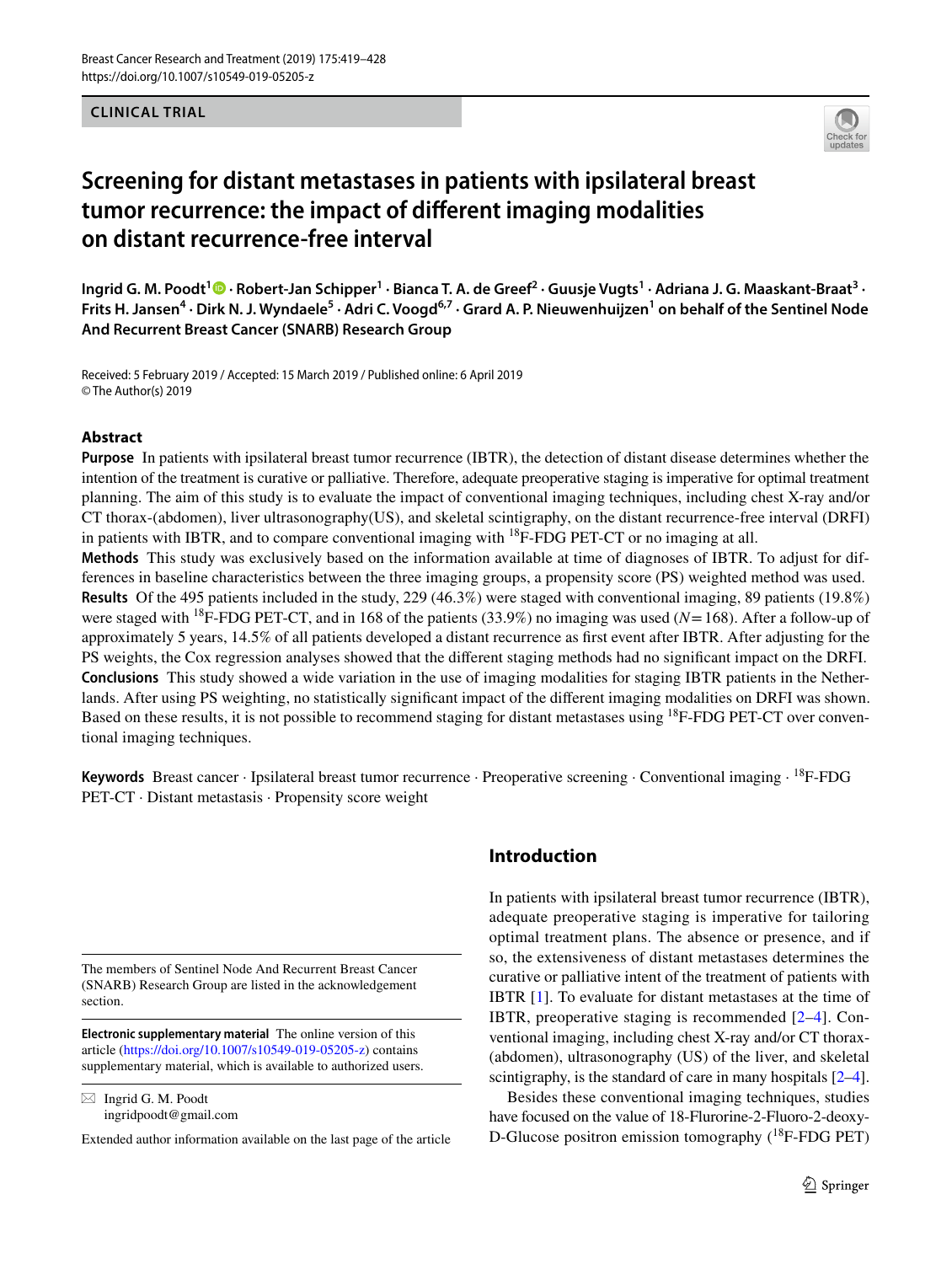and  $^{18}$ F-FDG PET computer tomography ( $^{18}$ F-FDG PET-CT) in patients with cancer  $[5-8]$  $[5-8]$ . The combined <sup>18</sup>F-FDG PET and CT technique provides anatomical and functional information, and has been demonstrated to be an accurate technique in staging patients with IBTR and for the detection of distant metastases [[4,](#page-7-2) [9–](#page-8-1)[12\]](#page-8-2). In a systematic review, Pennant et al. reported a sensitivity of 96% and specificity of 89% for 18F-FDG PET-CT [[7](#page-8-3)]. Furthermore, 18F-FDG PET-CT is able to screen the whole body, including regional lymph nodes, in one session and may reduce the need for additional diagnostic procedures often needed to further analyze lesions found on conventional staging images [[13](#page-8-4)].

However, 18F-FDG PET-CT is an expensive procedure and false-positive outcomes, caused for example by infammatory processes, physiological muscle uptake, or old fracture sites, could result in unnecessary additional procedures as well [\[7](#page-8-3)]. False-negative results can occur due to low FDG uptake in some conditions, such as invasive lobular carcinoma, ongoing endocrine therapy, and small highly sclerotic skeletal lesions with low rate of actively replicating cells  $[14]$  $[14]$ . The clinical role of  $^{18}$ F-FDG PET-CT remains controversial [\[15\]](#page-8-6), since there is no evidence of the impact of 18F-FDG PET-CT on patients' outcomes. Guidelines are still quite conservative in recommending the use of 18F-FDG PET-CT as frst tool for screening distant metastases, in both the primary and recurrent setting.

Theoretically, one could expect that patients screened with a more sensitive screening technique, such as  ${}^{18}F$ -FDG PET-CT [\[7\]](#page-8-3), would experience less distant recurrences during follow-up or would experience these later during followup compared to patients screened with conventional imaging or no staging at all. Besides, with a more sensitive screening technique less patients would receive unnecessary curative treatments associated with high morbidity. Therefore, the aim of this study is to evaluate the impact of conventional imaging versus 18F-FDG PET-CT versus no imaging, on distant recurrence-free interval in patients diagnosed with IBTR, in order to optimize treatment planning.

# **Patients and methods**

#### **SNARB‑study design**

The Sentinel Node and Recurrent Breast cancer (SNARB) study is a multicenter national registration study in which 36 Dutch hospitals participated [[16,](#page-8-7) [17\]](#page-8-8). Patients with clinically apparent ipsilateral or contralateral lymph node metastases and patients with distant metastases at the time of diagnosis of IBTR were excluded. A total of 536 patients with IBTR were included in the SNARB study. No obligatory requirements were formulated in the protocol regarding the use of imaging modalities to stage patients diagnosed with an IBTR.

#### **Patients**

All patients with IBTR, treated with a curative intent, and staged cTxN0M0 were considered eligible for inclusion. All included patients were divided into three groups according to the preoperative staging procedure: conventional imaging, 18F-FDG PET-CT, or no staging at all. Conventional imaging included the use of the following imaging techniques: (1) chest X-ray and/or CT thorax- (abdomen), (2) ultrasonography (US) of the liver or CT thorax-(abdomen), and (3) skeletal scintigraphy. Patients in the conventional imaging group who did not undergo a scan of the thorax, liver, and skeletal scintigraphy were excluded.

## **Defnition of recurrences**

Distant recurrences (DR) were defned as any evidence of disease outside the ipsilateral breast, contralateral breast, and regional lymph nodes. A regional recurrence (RR) was defned as any evidence of disease found in ipsilateral intramammary nodes, ipsi- and contralateral internal mammary nodes, ipsi- and contralateral axillary nodes, and ipsiand contralateral infra- and supra-clavicular nodes [\[18](#page-8-9), [19](#page-8-10)]. Lymph node recurrences found outside these nodal basins were defned as distant metastatic disease. An event in the contralateral breast was defned as a new primary tumor and was not considered a recurrence, unless it could be proven that it was metastatic disease [\[20](#page-8-11)].

#### **Follow‑up**

In 2017, follow-up of the 536 patients in the SNARB study was updated. General practitioners were actively contacted for additional follow-up information when hospital records showed no outpatient clinic visits for more than 1 year. Date of last follow-up was documented as last visit to the outpatient clinic, date of last visit to the general practitioner, or date of death in case the patient had deceased. Follow-up time was defned as the time between date of surgery for IBTR and date of last follow-up.

Distant recurrence-free interval (DRFI) was defned as the time between date of IBTR surgery and date of diagnosis of a DR or date of last follow-up. Only distant recurrences developing as frst event after IBTR were recorded as a distant event. Distant recurrences occurring after a local or regional re-recurrence following IBTR were censored.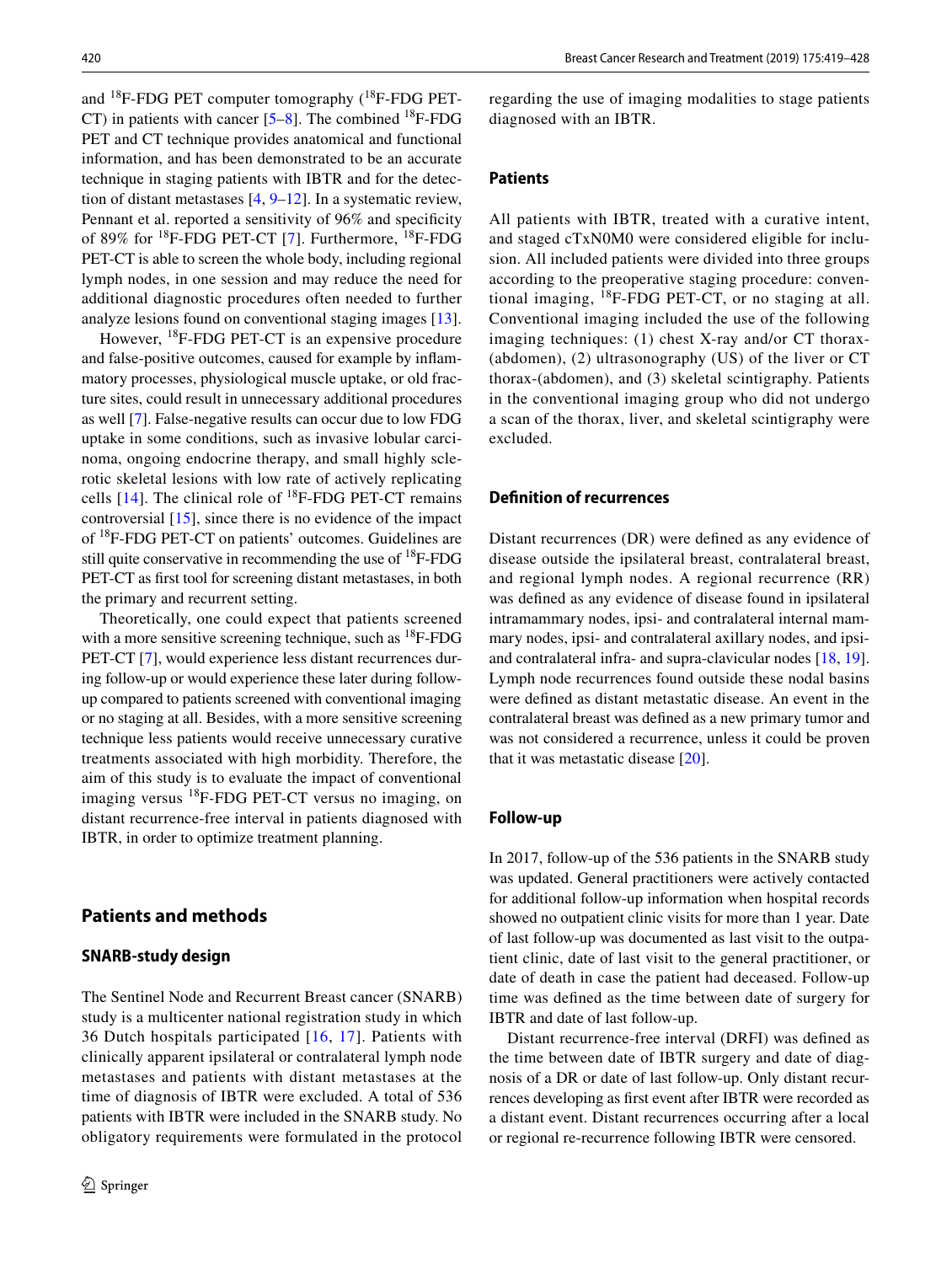#### **Statistics**

Only the information available at time of diagnosis of IBTR, so before systemic staging imaging, was used for the analyses. The baseline characteristics were compared between the three staging groups. Categorical variables were tested with a Chi-square statistics or Fisher exact test when necessary and continuous variables were tested with a one-way ANOVA analysis. A 2-sided  $p$  value of  $\lt 0.05$  was considered statistically signifcant.

The effect of the method of staging on the DRFI was analyzed with the use of propensity score (PS) adjustment. A PS was calculated for every patient, based on the possible confounders. Because the outcome of interest was divided in three staging methods groups, multinomial propensity scores were used. The propensity scores were calculated with the MNPS package, an extended version of the TWANG package, in R. To obtain the propensity score weights for multiple staging methods, a generalized boosted model (GBM) regression was used. The GBM was used with 3000 number of trees and different stopping rules were checked: the mean effect size, maximal efect size, mean Kolmogorov–Smirnov, and maximal Kolmogorov–Smirnov. For the specifc research question, the average treatment estimation (ATE) comparison was used.

By using the GBM model, the overlaps between the three groups were checked. In practice, overlapping meant that every patient could have received each staging modality and that no values of the covariates occurred only in one of the staging groups. Box plots were used for comparing the distribution of propensity scores and testing the overlap. Generally, standardized mean diferences of less than 0.20 were considered small (which is good), 0.40 were considered moderate, and 0.60 were considered large.

Next to the overlap, also the balance of the three groups was assessed. Finally, a combination of the overlap plot, the balance plots, and covariate table were used to assess whether the groups were sufficiently similar to support causal estimation of the primary research question.

After the propensity score weights were calculated, the weights were used in a weighted survival analysis to calculate the efect of the staging method on the DRFI. The efect was investigated with the use of Kaplan–Meier curves and tested with a Cox regression model. When a covariate was still unbalanced after PS weighting, the covariate was included in the Cox regression model to correct for it [[21](#page-8-12)[–23](#page-8-13)].

# **Results**

#### **Patients**

information, or withdrawal of informed consent. Of the 515 (96%) remaining patients, 20 patients were only partly screened for distant metastases and therefore excluded, resulting in a study cohort of 495 patients (92.4%).

The median age at the time of IBTR was 64.0 years (range 26–93). The median time from primary surgery to diagnosis of IBTR (DFI) was 10.6 years (range 0.4–32). The majority of the patients had a primary tumor  $\leq$  2 cm (55.4%), a primary negative nodal status (72.1%, as determined by sentinel lymph node biopsy and/or axillary lymph node dissection), and hormone receptor-positive, human epidermal growth receptor 2 (HER2)-negative (67.9%). The diferent covariates were divided per staging group are shown in Table [1,](#page-3-0) with the corresponding *p* values (unadjusted *p* value). In Table [1,](#page-3-0) it is shown that all variables are statistically signifcant, except for the median time from primary surgery to IBTR diagnose. In the  ${}^{18}F$ -FDG PET-CT group, more patients were primary treated with a mastectomy, and more patients had primary positive lymph nodes. In the nostaged group, the patients had a higher mean age at time of IBTR (66 years vs. 63 years in the conventional group and 62.5 years in the  ${}^{18}$ F-FDG PET-CT group). Those patients who received no staging were treated with adjuvant systemic therapy in only 60.7% of the cases, compared to 73.4% in patients who were staged. There was no diference in the administration of adjuvant systemic therapy between the conventional imaging staged group and 18F-FDG PET-CT, 74.2% vs 71.4%, respectively (*P*=0.588).

#### **Preoperative staging modalities**

Of the 495 patients, 229 patients (46.3%) underwent preoperative staging with conventional imaging, 89 patients (19.8%) with  $^{18}$ F-FDG PET-CT, and 168 (33.9%) received no preoperative staging imaging (*N*=168) (Table [1\)](#page-3-0). As shown in Fig. [1,](#page-4-0) the use of the diferent imaging procedures changed over time; the use of  $^{18}$ F-FDG PET-CT increased from 6.5% in 2008–2010 to 25.2% in 2013–2014, while the use of conventional imaging decreased from 58.1 to 31.7%. In 2008–2010, 33.1% of patients received no preoperative staging imaging, and this percentage fuctuated to 29.8% in 2010–2011, 29.8% in 2011–2013, and 43.1% in 2013–2014.

## **Regional recurrences**

Regional recurrences as frst event after IBTR occurred in 16 patients after a median time of 2.2 years (range 0.4–7.0). In eight patients, the regional recurrence was located in the contralateral axilla  $(N=8)$ . The other recurrences were located in the ipsilateral supraclavicular nodal area (*N*=2), ipsilateral axillary (*N*=1), parasternal (*N*=2) or contralateral infraclavicular nodal area (*N*=1), or in multiple regional nodal areas  $(N=2)$ . The 6-year regional recurrence-free

Of the 536 patients for whom follow-up data were collected, 21 
$$
(4\%)
$$
 were lost to follow-up due to emigration, lack of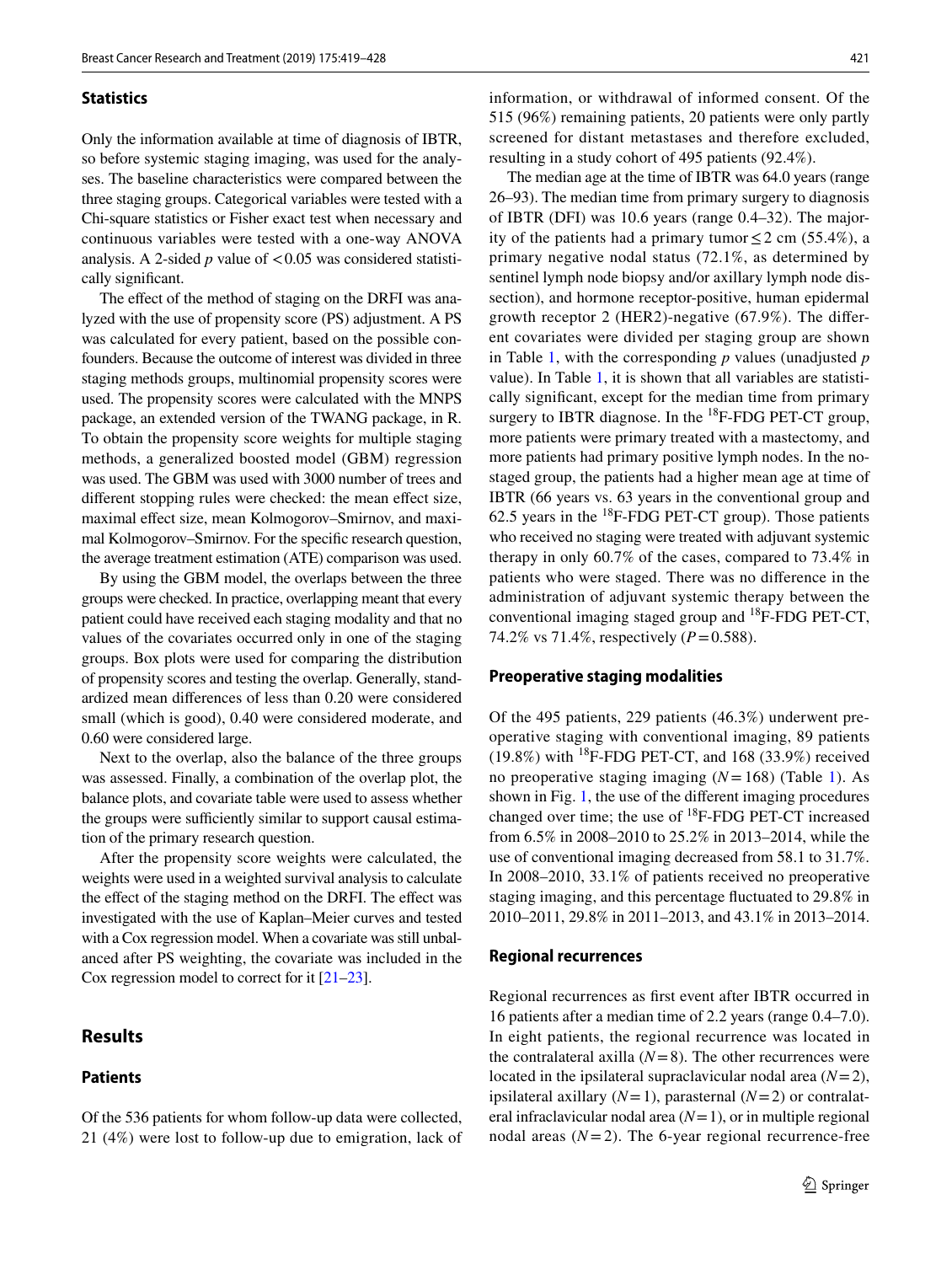<span id="page-3-0"></span>

| Characteristics                               | <b>IBTR</b>         |      | Conventional      |      | <sup>18</sup> F-FDG PET-CT  |               | None               |          |                    |                  |
|-----------------------------------------------|---------------------|------|-------------------|------|-----------------------------|---------------|--------------------|----------|--------------------|------------------|
|                                               | $N = 495$           | æ    | $N = 229$         | $\%$ | $N=98$                      | æ             | $N = 168$          | æ        | Unadjusted p value | Adjusted p value |
| Primary surgery                               |                     |      |                   |      |                             |               |                    |          | ${}_{<0.001}$      | 0.0167           |
| Mastectomy                                    | 59                  | 11.9 | 35                | 15.3 | $\overline{0}$              | 19.4          | 5                  | 3.0      |                    |                  |
| Breast-conserving surgery                     | 436                 | 88.1 | 194               | 84.7 | $\mathcal{L}$               | 80.6          | 163                | 97.0     |                    |                  |
| Primary ax. surgery                           |                     |      |                   |      |                             |               |                    |          | 0.0102             | 0.8045           |
| No axillary staging                           | $\sqrt{30}$         | 6.1  | $\overline{a}$    | 3.1  | 4                           | $\frac{1}{4}$ | $\overline{19}$    | $11.3\,$ |                    |                  |
| <b>SLNB</b>                                   | 194                 | 39.2 | $\infty$          | 39.3 | 43                          | 43.9          | $61$               | 36.3     |                    |                  |
| (c)ALND                                       | 271                 | 54.7 | 132               | 57.6 | 51                          | 52.0          | 88                 | 52.4     |                    |                  |
| Primary nodal status                          |                     |      |                   |      |                             |               |                    |          | 10000              | 0.4613           |
| Negative                                      | 357                 | 72.1 | 172               | 75.1 | 65                          | 66.3          | 120                | 71.4     |                    |                  |
| Positive                                      | $90\,$              | 18.2 | 47                | 20.5 | 27                          | 27.6          | $\overline{16}$    | 9.5      |                    |                  |
| Unknown                                       | 48                  | 9.7  | 10                | 4.4  | $\circ$                     | 6.1           | 32                 | 19.0     |                    |                  |
| Primary tumor size                            |                     |      |                   |      |                             |               |                    |          | 0.0026             | 0.5508           |
| $<20~\mathrm{mm}$                             | 274                 | 55.4 | 135               | 59.0 | 57                          | 58.2          | $82\,$             | 48.8     |                    |                  |
| $21 - 50$ mm                                  | 87                  | 17.6 | 46                | 20.1 | $\overline{19}$             | 19.4          | 22                 | 13.1     |                    |                  |
| Unknown                                       | 134                 | 27.1 | 48                | 21.0 | $\overline{2}$              | 22.4          | $\mathcal{Z}$      | 38.1     |                    |                  |
| Primary tumor grade                           |                     |      |                   |      |                             |               |                    |          | 0.001              | 0.7498           |
| $\overline{a}$                                | 77                  | 15.6 | $\overline{4}$    | 17.5 | $\overline{18}$             | 18.4          | $\overline{0}$     | 11.3     |                    |                  |
| $\Box$                                        | 114                 | 23.0 | 62                | 27.1 | $\mathfrak{L}$              | 22.4          | $30\,$             | 17.9     |                    |                  |
| $\equiv$                                      | 68                  | 13.7 | 35                | 15.3 | $\overline{c}$              | 21.4          | $\overline{2}$     | 7.1      |                    |                  |
| Unknown                                       | 236                 | 47.7 | $\mathcal{S}$     | 40.2 | 57                          | 37.8          | 107                | 63.7     |                    |                  |
| Hormone status primary                        |                     |      |                   |      |                             |               |                    |          | 0.0056             | 0.7568           |
| ER and PR negative                            | $\frac{4}{9}$       | 9.9  | 26                | 11.4 | $\overline{10}$             | 10.2          | 13                 | 7.7      |                    |                  |
| ER/PR positive                                | 252                 | 50.9 | 130               | 56.8 | 52                          | 53.1          | $\mathcal{L}$      | 41.7     |                    |                  |
| Unknown                                       | 194                 | 39.2 | 73                | 31.9 | 36                          | 36.7          | 85                 | 50.6     |                    |                  |
| Time from primary surgery to<br>IBTR diagnose |                     |      |                   |      |                             |               |                    |          |                    |                  |
| Median, years                                 | $10.6(0.4 - 31.8)$  |      | $9.1(0.5 - 30.0)$ |      | $9.6(0.4 - 30.2)$           |               | $11.9(0.4 - 31.8)$ |          | 0.0913             | 0.765/0.415      |
| Year of diagnosis                             |                     |      |                   |      |                             |               |                    |          | ${}_{<0.001}$      | 0.5461           |
| $0 - 124$ pt. $(2002 - 2010)$                 | 124                 | 25.1 | 72                | 31.4 | $\infty$                    | 8.2           | $\ddot{4}$         | 26.2     |                    |                  |
| 124-248 pt. (2010-2011)                       | 124                 | 25.1 | $\overline{6}$    | 26.6 | $\mathcal{L}^{\mathcal{O}}$ | 29.6          | 34                 | 20.2     |                    |                  |
| 248-372 pt. (2011-2013)                       | 124                 | 25.1 | 57                | 24.9 | $30\,$                      | 30.6          | 37                 | 22.0     |                    |                  |
| 372-496 pt. (2013-2014)                       | 123                 | 24.8 | $\mathfrak{L}$    | 17.0 | $\overline{31}$             | 31.6          | 53                 | 31.5     |                    |                  |
| Age IBTR, median years (range)                |                     |      |                   |      |                             |               |                    |          |                    |                  |
| Median, years                                 | $64.0(26.0 - 93.0)$ |      | 63.0 (27.0-93.0)  |      | $62.5(26.0-81.0)$           |               | 66.0 (37.0-88.0)   |          | 0.004              | 0.627/0.702      |
| Receptor status IBTR                          |                     |      |                   |      |                             |               |                    |          | 0.019              | 0.7829           |
| Triple negative                               | $\mathcal{O}$       | 12.5 | 32                | 14.0 | 13                          | 13.3          | $\overline{17}$    | $10.1\,$ |                    |                  |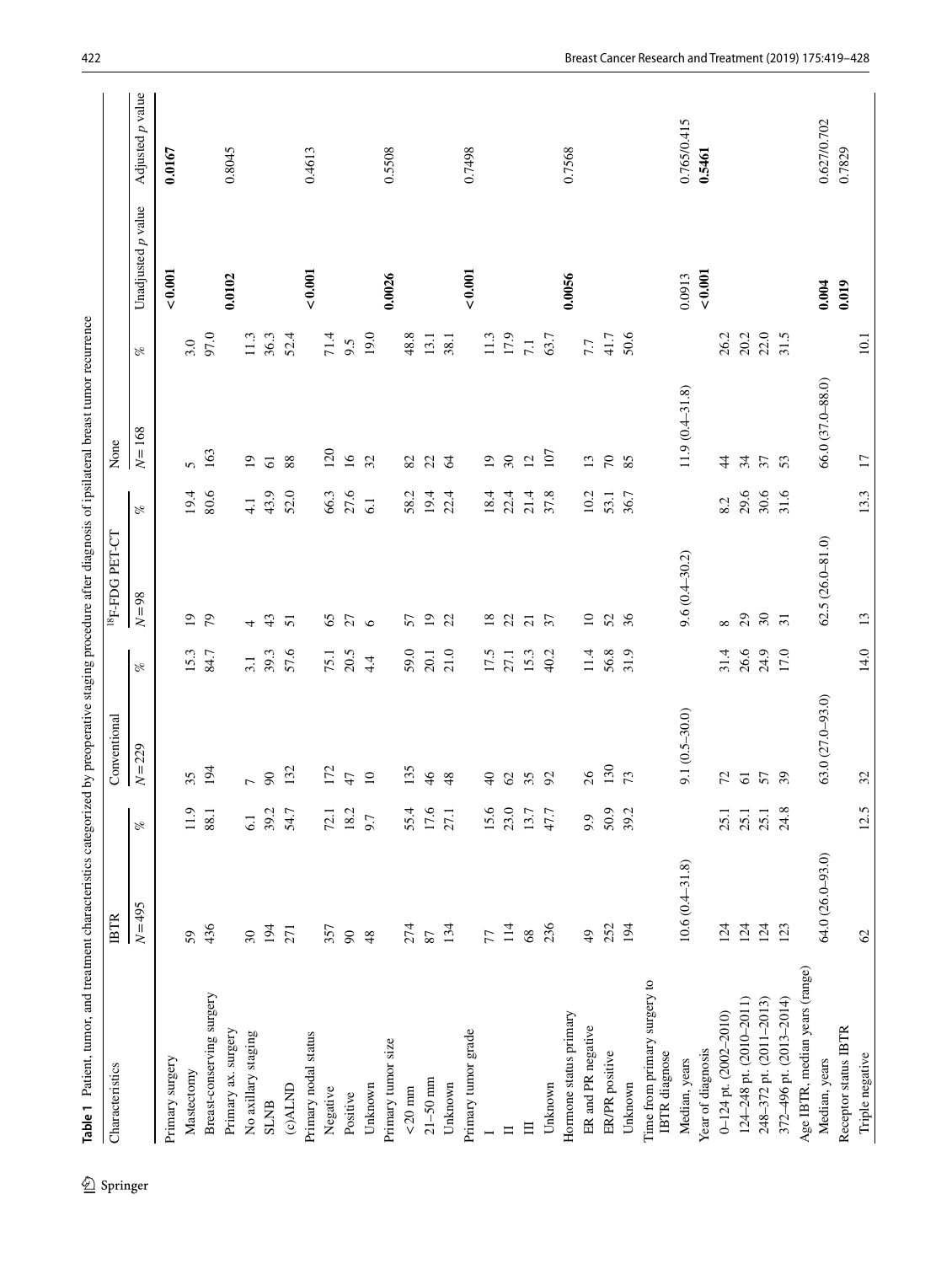| ۲ |
|---|
|   |
|   |
|   |
|   |
|   |
|   |

|                                   |                    |          |                   |         | 423<br>Breast Cancer Research and Treatment (2019) 175:419-428                                                                                                                                                                                                                                        |
|-----------------------------------|--------------------|----------|-------------------|---------|-------------------------------------------------------------------------------------------------------------------------------------------------------------------------------------------------------------------------------------------------------------------------------------------------------|
|                                   | Adjusted p value   |          |                   |         | 70                                                                                                                                                                                                                                                                                                    |
|                                   |                    |          |                   |         | 60<br>50                                                                                                                                                                                                                                                                                              |
|                                   |                    |          |                   |         | 40<br>Conventional                                                                                                                                                                                                                                                                                    |
|                                   |                    |          |                   |         | None<br>30                                                                                                                                                                                                                                                                                            |
|                                   |                    |          |                   |         | 18F-FDG PET-CT<br>20                                                                                                                                                                                                                                                                                  |
|                                   |                    |          |                   |         |                                                                                                                                                                                                                                                                                                       |
|                                   |                    |          |                   |         | 10                                                                                                                                                                                                                                                                                                    |
|                                   | Unadjusted p value |          |                   |         | 0<br>0-124 pt. 124-248 pt. 248-372 pt. 372-495 pt.                                                                                                                                                                                                                                                    |
|                                   |                    |          |                   |         | Fig. 1 Percentages of IBTR patients staged with <sup>18</sup> F-FDG PET-                                                                                                                                                                                                                              |
|                                   | æ                  | 7.7      | 63.7              | 16.7    | CT imaging versus conventional imaging versus no imaging over                                                                                                                                                                                                                                         |
|                                   |                    |          |                   |         | time. <sup>18</sup> F-FDG PET-CT 18-Flurorine-2-Fluoro-2-deoxy-D-Glucose<br>positron emission tomography-computer tomography. The group                                                                                                                                                               |
|                                   |                    |          |                   |         | of $0-124$ were the first 124 patient treated for IBTR in 2002-2010,                                                                                                                                                                                                                                  |
|                                   |                    |          |                   |         | second group of 124 patients: 124-248 treated in 2010-2011, third<br>group: 248-372 treated in 2011-2013, and 372-495 the last group                                                                                                                                                                  |
|                                   | $N = 168$          | $\omega$ | 107               | 28      | tomography-computer tomography, ax axillary, (c)ALND (completion)<br>of patients treated in 2013-2014                                                                                                                                                                                                 |
|                                   |                    |          |                   |         | m millimeter, ER estrogen receptor, PR progesterone receptor, HR hormone receptor, HER2 human epidermal growth recep-                                                                                                                                                                                 |
| æ                                 |                    |          | $73.5$<br>5.1     |         | interval was 96.1% (CI 94.1%-98.1%). Patients screened                                                                                                                                                                                                                                                |
|                                   |                    |          |                   |         | with conventional imaging had a 6-year RR of 96.4% vs.<br>96.2% and 95.3% for patients with no imaging and <sup>18</sup> F-FDG                                                                                                                                                                        |
|                                   |                    |          |                   |         | PET-CT $(p=0.766)$ .                                                                                                                                                                                                                                                                                  |
|                                   |                    |          |                   |         |                                                                                                                                                                                                                                                                                                       |
| $N = 98$                          |                    |          |                   |         | <b>Distant recurrences</b>                                                                                                                                                                                                                                                                            |
|                                   |                    |          |                   |         | After a median follow-up period of 4.9 years (range                                                                                                                                                                                                                                                   |
| æ                                 |                    |          | 68.6              | 6.6     | 0.3-13.2) after IBTR, 82 (16.5%) patients had experienced                                                                                                                                                                                                                                             |
|                                   |                    |          |                   |         | a distant recurrence, and in 10 $(12.2\%)$ of these patients a                                                                                                                                                                                                                                        |
|                                   |                    |          |                   |         | distant recurrence was diagnosed after a local re-recurrence<br>$(N=4)$ or after a regional re-recurrence $(N=6)$ . Predominant                                                                                                                                                                       |
|                                   |                    |          |                   |         | metastatic sites were the bones (30.6%; $N = 22$ ), the lungs                                                                                                                                                                                                                                         |
| $N = 229$                         |                    |          |                   |         | $(18.1\%; N=13)$ , the liver $(12.5\%; N=9)$ , the brain $(8.3\%;$                                                                                                                                                                                                                                    |
| $\overline{10}$                   |                    |          | $\frac{5}{12}$ is |         | $N=6$ ), or to other places (12.5%; $N=9$ ). In 13 patients,                                                                                                                                                                                                                                          |
|                                   |                    |          |                   |         | distant recurrences were found in multiple organs (18.1%;                                                                                                                                                                                                                                             |
| K                                 |                    |          | 67.9              |         | $N=13$ ). Distant recurrence as first event occurred after a<br>median time of 2.7 years (range 0.04–8.7) following treat-                                                                                                                                                                            |
|                                   |                    |          |                   |         | ment of IBTR. The mean time of developing a distant recur-                                                                                                                                                                                                                                            |
|                                   |                    |          |                   |         | rence after IBTR did not significantly differ between patients                                                                                                                                                                                                                                        |
|                                   |                    |          |                   |         | screened with $^{18}$ F-FDG PET-CT, conventional imaging, or                                                                                                                                                                                                                                          |
| $N = 495$<br>$17$ $3, 56$<br>$48$ |                    |          |                   |         | no imaging ( $p = 0.648$ ).                                                                                                                                                                                                                                                                           |
|                                   |                    |          |                   |         | IBTR ipsilateral breast tumor recurrence, <sup>18</sup> F-FDG PET-CT 18-Fluorine 2-Fluoro-2-deoxy-D-Glucose positron emission<br>axillary lymph node dissection, SLNB sentinel lymph node biopsy, m<br>tor 2, neg negative, pos positive, pt patient<br>Propensity score weighting, check PS weights, |
|                                   |                    |          |                   |         | overlapping, and balance                                                                                                                                                                                                                                                                              |
|                                   |                    |          |                   |         | The GBM was used and the convergence was achieved in                                                                                                                                                                                                                                                  |
|                                   |                    |          |                   |         | all comparisons (Supplemental material, Fig. 3a, b, c). The                                                                                                                                                                                                                                           |
| Hrpos_Her2pos                     |                    |          |                   |         | overlap between the groups is shown in Table 1, but also in                                                                                                                                                                                                                                           |
|                                   |                    |          |                   |         | the box plots shown in Figs. 4a, b, c (Supplemental mate-<br>rial) and was good to moderate. Next to the overlap, the                                                                                                                                                                                 |
| HRneg_Her2pos                     |                    |          | HRpos_Her2neg     | Unknown | balance was also checked and is shown in Fig. 5 (Supple-                                                                                                                                                                                                                                              |
|                                   |                    |          |                   |         | mental material). The balance looks sufficient; however, the                                                                                                                                                                                                                                          |



<span id="page-4-0"></span>**Fig. 1** Percentages of IBTR patients staged with 18F-FDG PET-CT imaging versus conventional imaging versus no imaging over time. *18F*-*FDG PET*-*CT* 18-Flurorine-2-Fluoro-2-deoxy-D-Glucose positron emission tomography-computer tomography. The group of 0−124 were the frst 124 patient treated for IBTR in 2002−2010, second group of 124 patients: 124−248 treated in 2010−2011, third group: 248−372 treated in 2011−2013, and 372−495 the last group of patients treated in 2013−2014

## **Distant recurrences**

# **Propensity score weighting, check PS weights, overlapping, and balance**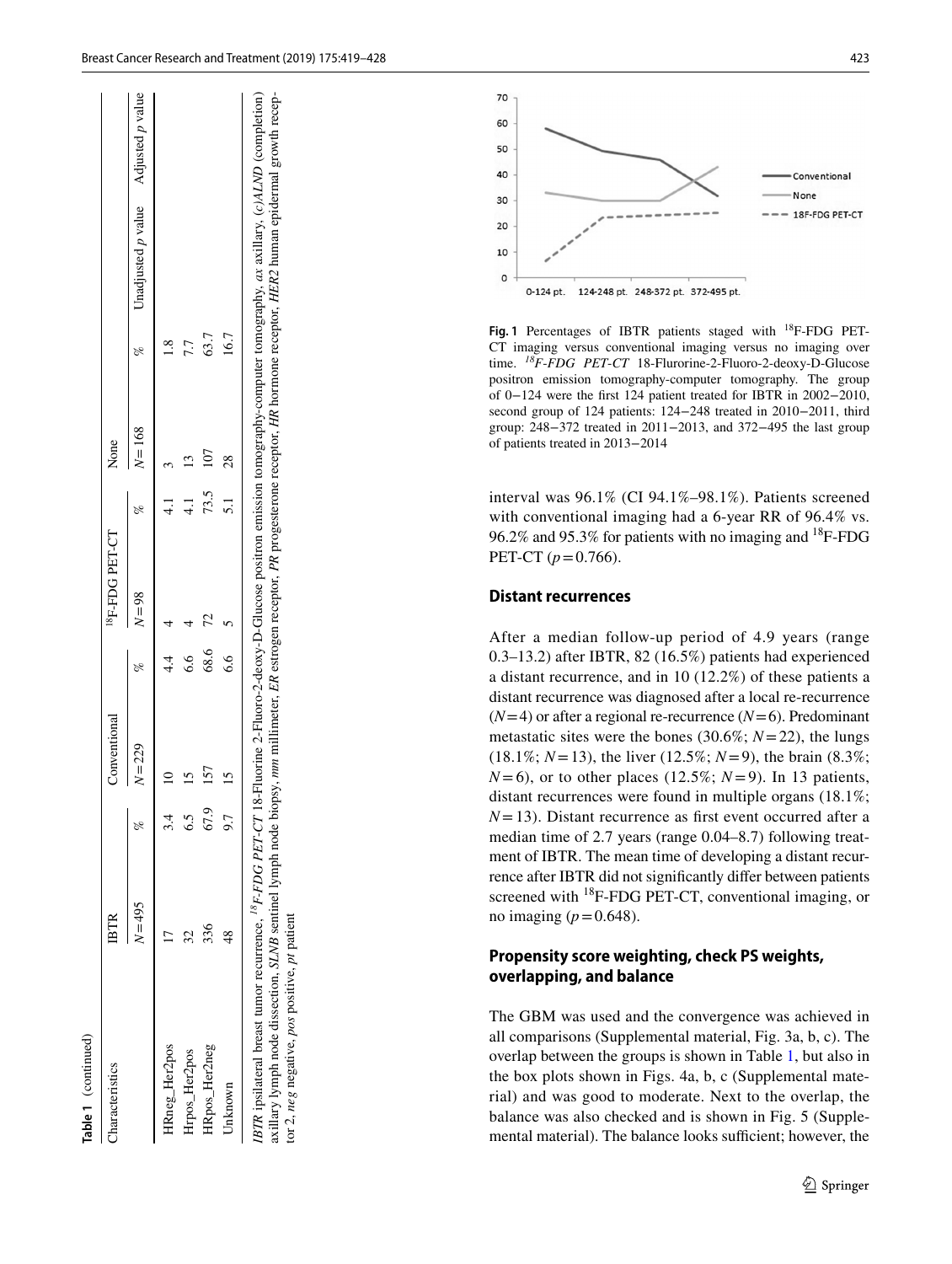covariate primary surgery (breast-conserving therapy versus mastectomy) was still not balanced correctly after propensity score weighting.

# **Baseline characteristics after PS weights**

In Table [1](#page-3-0), the adjusted *p* values, after adjusting the PS weights to the sample, are shown. After adjusting the PS weights, all the covariates, except for the covariate primary surgery, are no longer statistically signifcant and therefore balanced between the staging groups. Only the variable 'primary surgery' is taken as a covariate next to the PS weights in the cox regression model.

# *Survival curves of DRFI*

<span id="page-5-0"></span>**Fig. 2** Propensity score weighted Kaplan–Meier curves of distant recurrence-free interval according to staging method groups. *18F*-*FDG PET*-*CT* 18-Flurorine-2-Fluoro-2-deoxy-D-Glucose positron emission tomography-computer

tomography

Figure [2](#page-5-0) presents the Kaplan Meier curves for the three different staging modalities (without correcting for the unbalanced covariate 'primary surgery') and showed no impact of the diferent imaging groups on the DRFI. Finally, Cox regression analyses were performed with and without the unbalanced covariate 'primary surgery.' The different staging modalities had no signifcant efect on the DRFI with a HR 0.86 (95% CI 0.37–1.98) for  $^{18}$ F-FDG PET-CT compared to no imaging and HR 0.96 (95% CI 0.55–1.67) for conventional imaging compared to no imaging (Table [2](#page-5-1)). By adding the covariate primary surgery to the Cox regression model (because of the imbalance after weighting), the effect of the different imaging groups remained (Table [2](#page-5-1)); however, the proportional hazard (PH) assumption became questionable. To assure the PH assumptions that were made, sensitivity analyses were performed for the primary breastconserving surgery group and showed no signifcant efect of the diferent staging modalities on the DRFI.

# **Discussion**

In this nationwide cohort of 495 patients included in the SNARB study with an ipsilateral breast tumor recurrence, 46.3% were preoperatively staged with conventional imaging, 19.8% with 18F-FDG PET-CT, and 33.9% received no preoperative imaging at all to detect distant metastases. Distant recurrences, as a frst event after treatment of IBTR,



<span id="page-5-1"></span>**Table 2** Cox regression analyses for distant recurrencefree interval

|                      | Coefficients | Standard error | $p$ value | Hazard ratio (95%<br>confidence interval) |
|----------------------|--------------|----------------|-----------|-------------------------------------------|
| Without covariate    |              |                |           |                                           |
| None                 | Ref          |                |           |                                           |
| $^{18}$ F-FDG PET-CT | $-0.15425$   | 0.42637        | 0.718     | $0.8571(0.3716 - 1.977)$                  |
| Conventional         | $-0.04582$   | 0.28627        | 0.873     | $0.9552(0.5450 - 1.674)$                  |
| With covariate       |              |                |           |                                           |
| None                 | Ref          |                |           |                                           |
| $^{18}$ F-FDG PET-CT | $-0.2523$    | 0.4568         | 0.581     | $0.7770(0.3147 - 1.902)$                  |
| Conventional         | $-0.1398$    | 0.3122         | 0.654     | $0.8695(0.4716 - 1.603)$                  |
| Primary surgery      | $-0.6393$    | 0.4219         | 0.130     | $0.5277(0.2308 - 1.206)$                  |

<sup>18</sup>F-FDG PET-CT 18-Flurorine-2-Fluoro-2-deoxy-D-Glucose positron emission tomography-computer tomography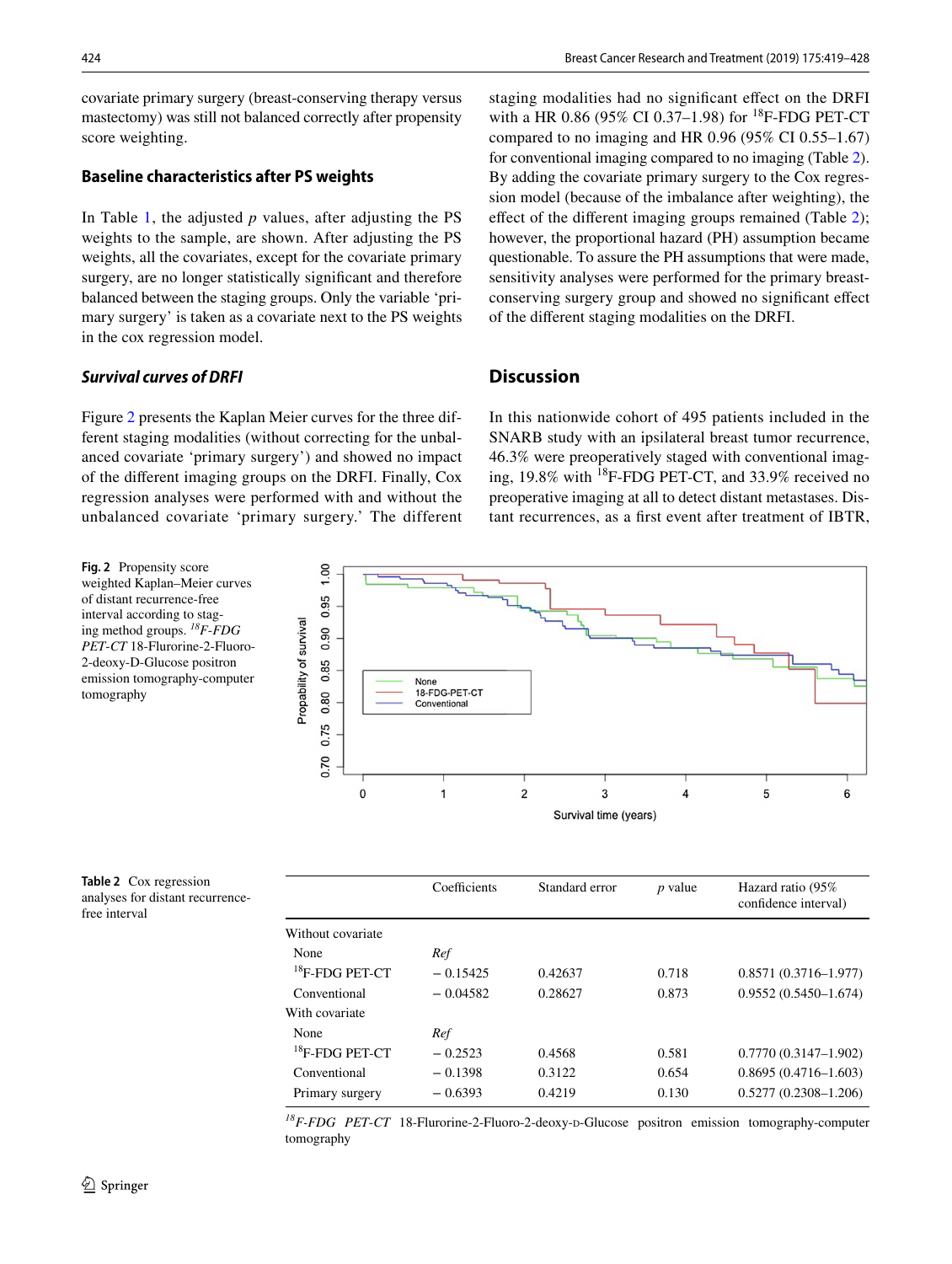occurred in 72 patients (14.5%). Propensity score analyses showed no diference in the likelihood of developing distant recurrence, according to the imaging strategy used at time of IBTR.

At baseline, all the covariates differed significantly between the three staging groups, except for the median time from primary surgery to IBTR diagnosis. To correct for these baseline diferences, a PS analyses was used, with the aim to reduce or even eliminate confounding. PS methods are particularly appealing when multiple covariables are studied, and the number of events is rare [[24](#page-8-14), [25\]](#page-8-15). After propensity score analyses, we did not fnd a statistically signifcant diference in the risk of distant metastases between the three staging groups. This fnding is in accordance with the results of a study by Neuman et al., who reported no difference in the risk of developing distant recurrence between patients with imaging versus without imaging at the time of locoregional recurrence [[26\]](#page-8-16).

Historically, IBTR has been considered a risk factor for distant recurrence and thus resulting in a poorer prognosis [[26–](#page-8-16)[28](#page-8-17)]. Synchronous distant metastases are reported in up to 15–30% of patients with an IBTR and up to 35% of patients with isolated lymph node recurrence [[26\]](#page-8-16). Factors found to be associated with the presence of synchronous metastases are the TNM stage of the primary tumor, with patients with more advanced stages having a higher risk [\[29\]](#page-9-0), and the type of locoregional recurrence, with patients with lymph node recurrences having a higher risk compared to patients with IBTR [[26\]](#page-8-16). Because of this high risk of synchronous distant metastases, the recommendation is to stage all patients diagnosed with an IBTR for distant metastases.

In the current study, we did not observe a diference in the meantime to detection of distant recurrence, nor in the risk of regional recurrences after IBTR, between the diferent imaging strategies. Although current guidelines recommend the use of chest X-ray, liver ultrasonography or CT, and bone scintigraphy, these imaging modalities have been shown to be less sensitive and specific than  $^{18}$ F-FDG PET-CT [[13](#page-8-4)]. Theoretically, occult metastases could be present at time of diagnosis of IBTR, though too small for detection on conventional imaging modalities. Staging using a more sensitive staging strategy, i.e., 18F-FDG PET-CT could prevent false-negative outcomes, by detecting the smaller distant metastasis. Synchronous small metastases missed at time of IBT could continue to grow, and could become clinical overt during follow-up. Thereby,  ${}^{18}F$ -FDG PET-CT is deemed to be especially valuable in the detection of extra-axillary nodal metastases [\[13](#page-8-4), [30\]](#page-9-1). In the current study, the lack of diference in time to detection of distant recurrence and in the regional recurrence risk does not support these hypotheses.

Imperative for patients is the impact of distant staging on patients' treatment plan. Changes in treatment plans could include initiation or avoidance of medical treatment such as hormone therapy and chemotherapy, but also surgical treatment of IBTR [\[7](#page-8-3)]. If extensive metastatic disease is diagnosed, patients are generally considered not curable and treatment is aimed to alleviate symptoms and, if possible, prolong survival [\[5](#page-7-3), [7\]](#page-8-3). Omitting local treatment spares patients the morbidity associated with surgery and/or radiotherapy and minimizes the impact of these treatments on quality of life. Therefore, no staging at time of IBTR may lead to unnecessary exposure to potentially harmful local surgical procedures [[31](#page-9-2)]. Furthermore, guidelines recommend treating patients with IBTR, especially those with estrogen receptor-negative tumors, with adjuvant chemotherapy, while in the case of synchronous metastasis the standard treatment with adjuvant chemotherapy will be postponed until having symptomatic metastasis. Neuman et al. found that 27% of 445 patients with a locoregional recurrence had synchronous distant metastases at time of their IBTR [\[26](#page-8-16)]. Hypothetically, choosing not to stage patients with IBTR will lead to overtreatment of up to those 27% of patients. The impact on patient management and patient's physical as well as mental status underscores the need for accurate staging modalities in this group of IBTR patients who have a variety of treatment options available to them.

Over time, many studies presented the pros and cons of both  $^{18}$ F-FDG PET-CT and conventional imaging.  $^{18}$ F-FDG PET-CT is able to perform a whole-body evaluation in one session [\[5\]](#page-7-3). This will shorten the time until start of treatment and perhaps will reduce health care-related costs, due a to lower number of hospitals visits, additional diagnostic procedures, and unnecessary curative treatments [[13](#page-8-4)]. However, further studies are needed to investigate the costeffectiveness of  $^{18}$ F-FDG PET-CT, whether these possible lower costs would indeed outweigh the high costs of  $^{18}F-$ FDG PET-CT. As was shown in this study, the percentage of patients with isolated IBTR screened with <sup>18</sup>F-FDG PET-CT increased over the years, while the use of conventional imaging decreased. Whether <sup>18</sup>F-FDG PET-CT should replace conventional imaging in the preoperative staging of patients with IBTR should preferably depend on more aspects besides its diagnostic accuracy and cost-efectiveness, but also on the impact on prognosis and quality of life.

Some caveats apply to this study; because of its retrospective nature, reasons to use conventional imaging, <sup>18</sup>F-FDG PET-CT, or no imaging for staging were not always reported in the patient fles. All patients with IBTR and synchronous metastatic disease were not considered for inclusion and therefore not registered in the database. Data are lacking regarding the numbers of excluded patients and how these synchronous metastasis were detected. Further research is encouraged to evaluate the impact of the diferent imaging modalities on the prognosis and to determine factors associated with an increased risk of synchronous metastases. Lastly, the diagnostic accuracy of  $^{18}$ F-FDG PET-CT and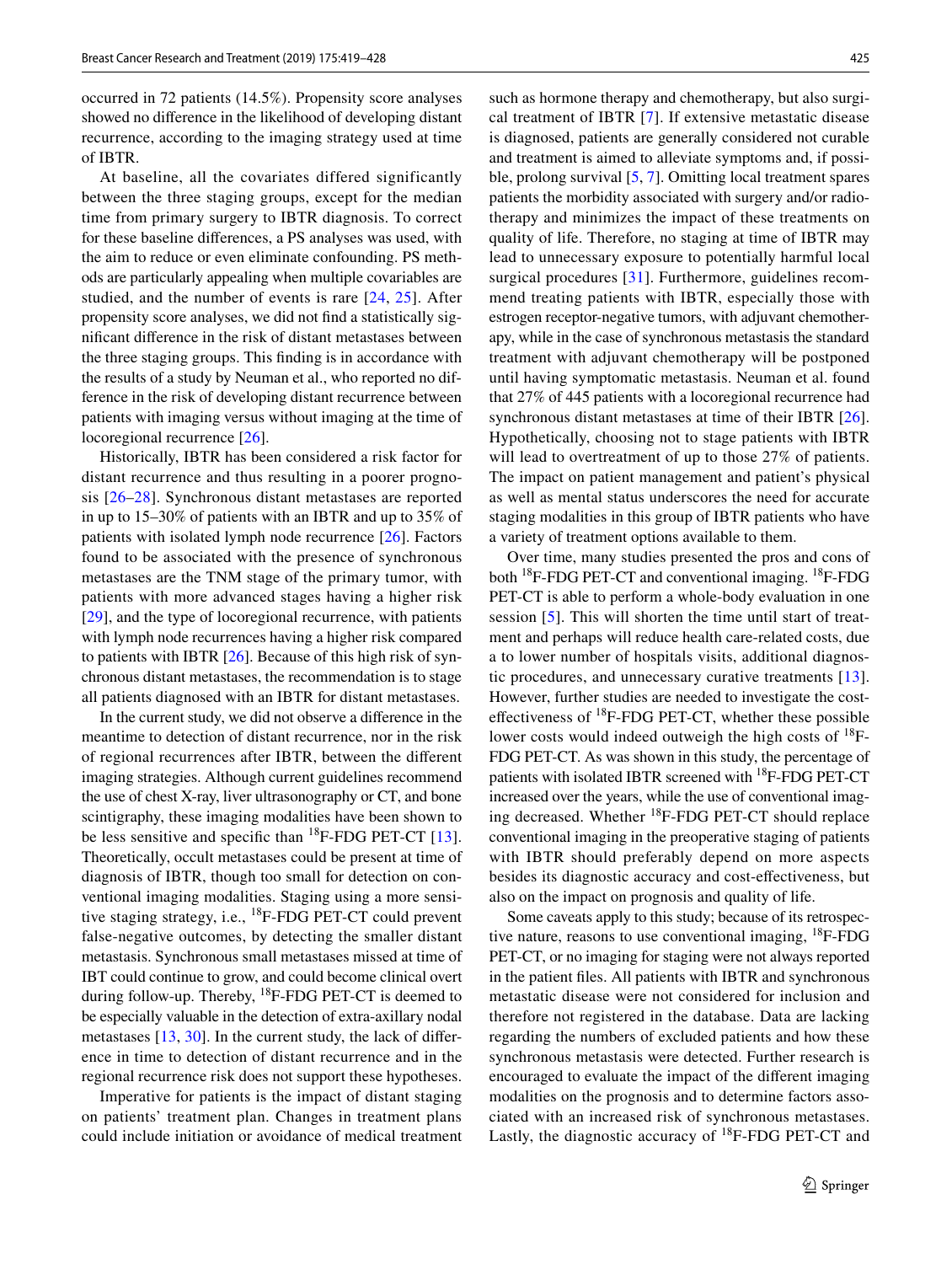conventional imaging modalities are likely to vary depending on the diferent techniques used between the diferent hospitals, regarding length of radioisotope uptake, image acquisition time, and the mode of image interpretation. Nonetheless, the current study is based on the largest cohort of patients with an IBTR, as far as we are aware of. Furthermore, this is a multicenter, nationwide study providing data of diferent types of hospitals in the Netherlands, representative for IBTR patients in daily practice.

# **Conclusions**

This study showed a wide variation in the use of imaging modalities for staging of IBTR patients in the Netherlands. After propensity score weighting, no statistically signifcant impact of the diferent imaging modalities on the DRFI was shown. Based on these results, it is not possible to recommend staging for distant metastases using <sup>18</sup>F-FDG PET-CT over conventional imaging techniques.

**Acknowledgements** Collaborators of the Sentinel Node And Recurrent Breast Cancer (SNARB) study group: R. M. H. Roumen, MD, PhD—Department of Surgery, Máxima Medical Center, Veldhoven/ Eindhoven, The Netherlands; E. J. T. Luiten, MD, PhD—Department of Surgery, Amphia Hospital, Breda, The Netherlands; Prof. E. J. T. Rutgers, MD, PhD—Department of Surgery, The Netherlands Cancer Institute and Antoni van Leeuwenhoek Hospital, Amsterdam, The Netherlands; M. T. F. D. Vrancken-Peeters, MD, PhD—Department of Surgery, The Netherlands Cancer Institute and Antoni van Leeuwenhoek Hospital, Amsterdam, The Netherlands; M. Bessems, MD, PhD—Department of Surgery, Jeroen Bosch Hospital, Den Bosch, The Netherlands; J. M. Klaase, MD, PhD—Department of Surgery, Medical Spectrum Twente, Enschede, The Netherlands; S. Muller, MD—Department of Surgery, Zaans Medical Center, Zaandam, The Netherlands; A. B. Francken, MD, PhD—Department of Surgery, Isala, Zwolle, The Netherlands; T. Van Dalen, Md, PhD—Department of Surgery, Diakonessen Hospital, Utrecht, The Netherlands; L. Jansen, MD, PhD—Department of Surgery, University Medical Center Groningen, Groningen, The Netherlands; S. (A) Koopal, MD, PhD—Department of Surgery, Medical Center Leeuwarden, Leeuwarden, The Netherlands; Y. L. J. Vissers, MD, PhD—Department of Surgery, Zuyderland Medical Center, Sittard, The Netherlands; M. L. Smidt, MD, PhD—Department of Surgery, Maastricht University Medical Center, Maastricht, The Netherlands; J. W. S. Merkus, MD, PhD—Department of Surgery, Haga Hospital, The Hague, The Netherlands; C. M. E. Contant, MD, PhD—Department of Surgery, Maasstad Hospital, Rotterdam, The Netherlands; P. H. Veldman, MD, PhD—Department of Surgery, de Tjongerschans Hospital, Heerenveen, The Netherlands; E. M. H. Linthorst-Niers, MD, PhD—Department of Surgery, Groene Hart Hospital, Gouda, The Netherlands; J. R. van der Sijp, MD, PhD—Department of Surgery, Medical Center Haaglanden, The Hague, The Netherlands; O. R. Guicherit, MD, PhD—Department of Surgery, Bronovo Hospital, The Hague, The Netherlands; L. (B) Koppert, MD, PhD— Department of Oncological Surgery, Erasmus MC Cancer Institute, Rotterdam, The Netherlands; A. M. Bosch, MD, PhD—Department of Surgery, Gelderse Vallei Hospital, Ede, The Netherlands; L. J. A. Strobbe, MD, PhD—Department of Surgery, Canisius Wilhelmina Hospital, Nijmegen, The Netherlands; M. S. Schlooz-Vries, MD—Department of Surgery, Radboud University Medical Center, Nijmegen, The Netherlands; I. E. Arntz, MD, PhD—Department of Surgery, Bravis

Hospital, Roosendaal, The Netherlands; J. (A) van Essen, MD, PhD— Department of Surgery, Sint Jans Gasthuis, Weert, The Netherlands; J. W. D. de Waard, MD, PhD—Department of Surgery, Westfriesgasthuis, Hoorn, The Netherlands; (B) C. Vrouenraets, MD, PhD—Department of Surgery, Onze Lieve Vrouwe Gasthuis, Amsterdam, The Netherlands; and B. van Ooijen, MD, PhD—Department of Surgery, Meander Medical Center, Amersfoort, The Netherlands.

#### **Compliance with ethical standards**

**Conflict of interest** The authors declare that they have no confict of interest.

**Ethical approval** This article does not contain any studies with animals performed by any of the authors.

**Ethical standards** Research done for this study complies with the current laws of The Netherlands.

**Informed consent** Informed consent was obtained from all individual participants included in the study.

**Open Access** This article is distributed under the terms of the Creative Commons Attribution 4.0 International License ([http://creativeco](http://creativecommons.org/licenses/by/4.0/) [mmons.org/licenses/by/4.0/](http://creativecommons.org/licenses/by/4.0/)), which permits unrestricted use, distribution, and reproduction in any medium, provided you give appropriate credit to the original author(s) and the source, provide a link to the Creative Commons license, and indicate if changes were made.

# **References**

- <span id="page-7-0"></span>1. Trovo M, Furlan C, Polesel J, Fiorica F, Arcangeli S, Giaj-Levra N, Alongi F, Del Conte A, Militello L, Muraro E, Martorelli D, Spazzapan S, Berretta M (2018) Radical radiation therapy for oligometastatic breast cancer: results of a prospective phase II trial. Radiother Oncol 126(1):177–180. [https://doi.org/10.1016/j.](https://doi.org/10.1016/j.radonc.2017.08.032) [radonc.2017.08.032](https://doi.org/10.1016/j.radonc.2017.08.032)
- <span id="page-7-1"></span>2. Cardoso F, Senkus E, Costa A, Papadopoulos E, Aapro M, Andre F, Harbeck N, Aguilar Lopez B, Barrios CH, Bergh J, Biganzoli L, Boers-Doets CB, Cardoso MJ, Carey LA, Cortes J, Curigliano G, Dieras V, El Saghir NS, Eniu A, Fallowfeld L, Francis PA, Gelmon K, Johnston SRD, Kaufman B, Koppikar S, Krop IE, Mayer M, Nakigudde G, Ofersen BV, Ohno S, Pagani O, Paluch-Shimon S, Penault-Llorca F, Prat A, Rugo HS, Sledge GW, Spence D, Thomssen C, Vorobiof DA, Xu B, Norton L, Winer EP (2018) 4th ESO-ESMO international consensus guidelines for advanced breast cancer (ABC 4) dagger. Ann Oncol 29(8):1634– 1657. <https://doi.org/10.1093/annonc/mdy192>
- 3. Gradishar WJ, Anderson BO, Balassanian R, Blair SL, Burstein HJ, Cyr A, Elias AD, Farrar WB, Forero A, Giordano SH, Goetz M, Goldstein LJ, Hudis CA, Isakoff SJ, Marcom PK, Mayer IA, McCormick B, Moran M, Patel SA, Pierce LJ, Reed EC, Salerno KE, Schwartzberg LS, Smith KL, Smith ML, Soliman H, Somlo G, Telli M, Ward JH, Shead DA, Kumar R (2016) Invasive Breast Cancer Version 1.2016, NCCN Clinical Practice Guidelines in Oncology. J Natl Compr Cancer Netw 14(3):324–354
- <span id="page-7-2"></span>4. Nationaal Borstkanker Overleg Nederland (NABON). Richtlijn behandeling van het mammacarcinoom. <http://www.oncoline.nl>. Accessed 2 Mar 2012
- <span id="page-7-3"></span>5. Aukema TS, Rutgers EJ, Vogel WV, Teertstra HJ, Oldenburg HS, Vrancken Peeters MT, Wesseling J, Russell NS, Valdes Olmos RA (2010) The role of FDG PET/CT in patients with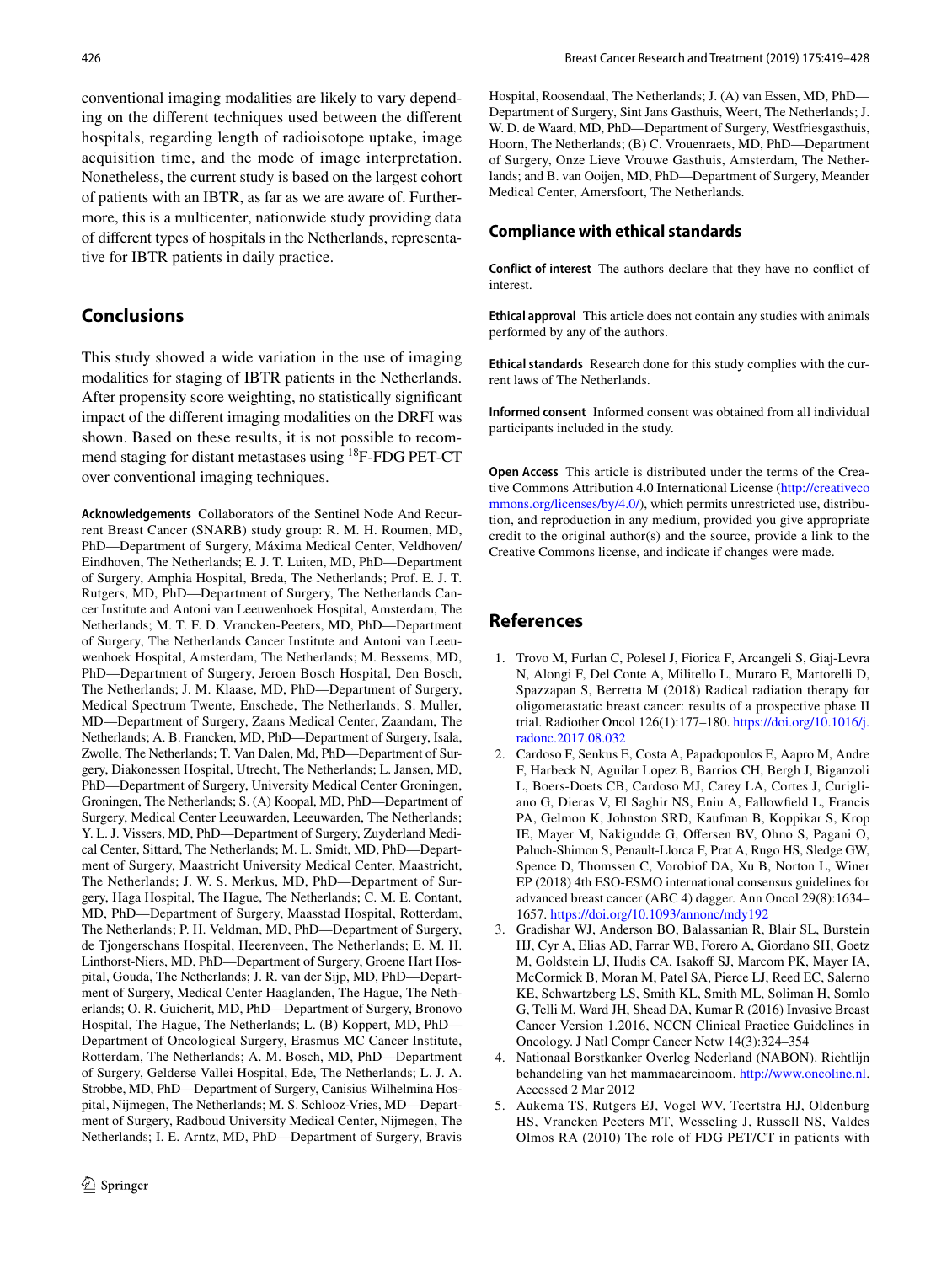locoregional breast cancer recurrence: a comparison to conventional imaging techniques. Eur J Surg Oncol 36(4):387–392. <https://doi.org/10.1016/j.ejso.2009.11.009>

- 6. Mahner S, Schirrmacher S, Brenner W, Jenicke L, Habermann CR, Avril N, Dose-Schwarz J (2008) Comparison between positron emission tomography using 2-[fuorine-18]fuoro-2-deoxy-D-glucose, conventional imaging and computed tomography for staging of breast cancer. Ann Oncol 19(7):1249–1254. [https://](https://doi.org/10.1093/annonc/mdn057) [doi.org/10.1093/annonc/mdn057](https://doi.org/10.1093/annonc/mdn057)
- <span id="page-8-3"></span>7. Pennant M, Takwoingi Y, Pennant L, Davenport C, Fry-Smith A, Eisinga A, Andronis L, Arvanitis T, Deeks J, Hyde C (2010) A systematic review of positron emission tomography (PET) and positron emission tomography/computed tomography (PET/ CT) for the diagnosis of breast cancer recurrence. Health Technol Assess 14(50):1–103. <https://doi.org/10.3310/hta14500>
- <span id="page-8-0"></span>8. Rosen EL, Eubank WB, Mankoff DA (2007) FDG PET, PET/ CT, and breast cancer imaging. Radiographics 27(Suppl 1):S215–S229.<https://doi.org/10.1148/rg.27si075517>
- <span id="page-8-1"></span>9. Antoch G, Saoudi N, Kuehl H, Dahmen G, Mueller SP, Beyer T, Bockisch A, Debatin JF, Freudenberg LS (2004) Accuracy of whole-body dual-modality fuorine-18-2-fuoro-2-deoxy-D-glucose positron emission tomography and computed tomography (FDG-PET/CT) for tumor staging in solid tumors: comparison with CT and PET. J Clin Oncol 22(21):4357–4368. [https://doi.](https://doi.org/10.1200/JCO.2004.08.120) [org/10.1200/JCO.2004.08.120](https://doi.org/10.1200/JCO.2004.08.120)
- 10. Fueger BJ, Weber WA, Quon A, Crawford TL, Allen-Auerbach MS, Halpern BS, Ratib O, Phelps ME, Czernin J (2005) Performance of 2-deoxy-2-[F-18]fuoro-D-glucose positron emission tomography and integrated PET/CT in restaged breast cancer patients. Mol Imaging Biol 7(5):369–376. [https://doi.](https://doi.org/10.1007/s11307-005-0013-4) [org/10.1007/s11307-005-0013-4](https://doi.org/10.1007/s11307-005-0013-4)
- 11. Poeppel TD, Krause BJ, Heusner TA, Boy C, Bockisch A, Antoch G (2009) PET/CT for the staging and follow-up of patients with malignancies. Eur J Radiol 70(3):382–392. [https](https://doi.org/10.1016/j.ejrad.2009.03.051) [://doi.org/10.1016/j.ejrad.2009.03.051](https://doi.org/10.1016/j.ejrad.2009.03.051)
- <span id="page-8-2"></span>12. Czernin J, Satyamurthy N, Schiepers C (2010) Molecular mechanisms of bone 18F-NaF deposition. J Nucl Med 51(12):1826– 1829.<https://doi.org/10.2967/jnumed.110.077933>
- <span id="page-8-4"></span>13. Jager JJ, Keymeulen K, Beets-Tan RG, Hupperets P, van Kroonenburgh M, Houben R, de Ruysscher D, Lambin P, Boersma LJ (2010) FDG-PET-CT for staging of high-risk breast cancer patients reduces the number of further examinations: a pilot study. Acta Oncol (Stockholm Sweden) 49(2):185–191. <https://doi.org/10.3109/02841860903440262>
- <span id="page-8-5"></span>14. Piva R, Ticconi F, Ceriani V, Scalorbi F, Fiz F, Capitanio S, Bauckneht M, Cittadini G, Sambuceti G, Morbelli S (2017) Comparative diagnostic accuracy of 18F-FDG PET/CT for breast cancer recurrence. Breast Cancer (Dove Medical Press) 9:461–471.<https://doi.org/10.2147/BCTT.S111098>
- <span id="page-8-6"></span>15. Krammer J, Schnitzer A, Kaiser CG, Buesing KA, Sperk E, Brade J, Wasgindt S, Suetterlin M, Schoenberg SO, Sutton EJ, Wasser K (2015) 18) F-FDG PET/CT for initial staging in breast cancer patients - Is there a relevant impact on treatment planning compared to conventional staging modalities? Eur Radiol 25(8):2460–2469. <https://doi.org/10.1007/s00330-015-3630-6>
- <span id="page-8-7"></span>16. Maaskant-Braat AJ, Roumen RM, Voogd AC, Pijpers R, Luiten EJ, Rutgers EJ, Nieuwenhuijzen GA (2013) Sentinel Node and Recurrent Breast Cancer (SNARB): results of a nationwide registration study. Ann Surg Oncol 20(2):620–626. [https://doi.](https://doi.org/10.1245/s10434-012-2625-7) [org/10.1245/s10434-012-2625-7](https://doi.org/10.1245/s10434-012-2625-7)
- <span id="page-8-8"></span>17. Vugts G, Maaskant-Braat AJ, Voogd AC, van Riet YE, Luiten EJ, Rutgers EJ, Rutten HJ, Roumen RM, Nieuwenhuijzen GA (2015) Repeat sentinel node biopsy should be considered in patients with locally recurrent breast cancer. Breast Cancer Res Treat 153(3):549–556. [https://doi.org/10.1007/s1054](https://doi.org/10.1007/s10549-015-3571-4) [9-015-3571-4](https://doi.org/10.1007/s10549-015-3571-4)
- <span id="page-8-9"></span>18. Moossdorff M, Vugts G, Maaskant-Braat AJ, Strobbe LJ, Voogd AC, Smidt ML, Nieuwenhuijzen GA (2015) Contralateral lymph node recurrence in breast cancer: regional event rather than distant metastatic disease. A systematic review of the literature. Eur J Surg Oncol 41(9):1128–1136. [https://doi.org/10.1016/j.](https://doi.org/10.1016/j.ejso.2015.05.015) [ejso.2015.05.015](https://doi.org/10.1016/j.ejso.2015.05.015)
- <span id="page-8-10"></span>19. Poodt IGM, Vugts G, Maaskant-Braat AJG, Schipper RJ, Voogd AC, Nieuwenhuijzen GAP, Sentinel N, Recurrent Breast Cancer study g (2018) Risk of regional recurrence after negative repeat sentinel lymph node biopsy in patients with ipsilateral breast tumor recurrence. Ann Surg Oncol. [https://doi.org/10.1245/s1043](https://doi.org/10.1245/s10434-018-6384-y) [4-018-6384-y](https://doi.org/10.1245/s10434-018-6384-y)
- <span id="page-8-11"></span>20. Gourgou-Bourgade S, Cameron D, Poortmans P, Asselain B, Azria D, Cardoso F, A'Hern R, Bliss J, Bogaerts J, Bonnefoi H, Brain E, Cardoso MJ, Chibaudel B, Coleman R, Cufer T, Dal Lago L, Dalenc F, De Azambuja E, Debled M, Delaloge S, Filleron T, Gligorov J, Gutowski M, Jacot W, Kirkove C, MacGrogan G, Michiels S, Negreiros I, Ofersen BV, Penault Llorca F, Pruneri G, Roche H, Russell NS, Schmitt F, Servent V, Thurlimann B, Untch M, van der Hage JA, van Tienhoven G, Wildiers H, Yarnold J, Bonnetain F, Mathoulin-Pelissier S, Bellera C, Dabakuyo-Yonli TS (2015) Guidelines for time-to-event end point defnitions in breast cancer trials: results of the DATECAN initiative (Defnition for the Assessment of Time-to-event Endpoints in CANcer trials). Ann Oncol 26(12):2505–2506. [https://doi.org/10.1093/annonc/](https://doi.org/10.1093/annonc/mdv478) [mdv478](https://doi.org/10.1093/annonc/mdv478)
- <span id="page-8-12"></span>21. Bang H, Robins JM (2005) Doubly robust estimation in missing data and causal inference models. Biometrics 61(4):962–973. <https://doi.org/10.1111/j.1541-0420.2005.00377.x>
- 22. Hullsiek KH, Louis TA (2002) Propensity score modeling strategies for the causal analysis of observational data. Biostatistics 3(2):179–193.<https://doi.org/10.1093/biostatistics/3.2.179>
- <span id="page-8-13"></span>23. Nguyen TL, Collins GS, Spence J, Daures JP, Devereaux PJ, Landais P, Le Manach Y (2017) Double-adjustment in propensity score matching analysis: choosing a threshold for considering residual imbalance. BMC Med Res Methodol 17(1):78. [https://](https://doi.org/10.1186/s12874-017-0338-0) [doi.org/10.1186/s12874-017-0338-0](https://doi.org/10.1186/s12874-017-0338-0)
- <span id="page-8-14"></span>24. Cepeda MS, Boston R, Farrar JT, Strom BL (2003) Comparison of logistic regression versus propensity score when the number of events is low and there are multiple confounders. Am J Epidemiol 158(3):280–287
- <span id="page-8-15"></span>25. McCaffrey DF, Griffin BA, Almirall D, Slaughter ME, Ramchand R, Burgette LF (2013) A tutorial on propensity score estimation for multiple treatments using generalized boosted models. Stat Med 32(19):3388–3414.<https://doi.org/10.1002/sim.5753>
- <span id="page-8-16"></span>26. Neuman HB, Schumacher JR, Francescatti AB, Adesoye T, Edge SB, Vanness DJ, Yu M, McKellar D, Winchester DP, Greenberg CC, Alliance/American College of Surgeons Clinical Research Program Cancer Care Delivery Research Breast Cancer Surveillance Working G (2018) Risk of synchronous distant recurrence at time of locoregional recurrence in patients with stage II and III breast cancer (AFT-01). J Clin Oncol 36(10):975–980. [https://doi.](https://doi.org/10.1200/JCO.2017.75.5389) [org/10.1200/JCO.2017.75.5389](https://doi.org/10.1200/JCO.2017.75.5389)
- 27. Anderson SJ, Wapnir I, Dignam JJ, Fisher B, Mamounas EP, Jeong JH, Geyer CE Jr, Wickerham DL, Costantino JP, Wolmark N (2009) Prognosis after ipsilateral breast tumor recurrence and locoregional recurrences in patients treated by breast-conserving therapy in fve National Surgical Adjuvant Breast and Bowel Project protocols of node-negative breast cancer. J Clin Oncol 27(15):2466–2473.<https://doi.org/10.1200/JCO.2008.19.8424>
- <span id="page-8-17"></span>28. Wapnir IL, Anderson SJ, Mamounas EP, Geyer CE Jr, Jeong JH, Tan-Chiu E, Fisher B, Wolmark N (2006) Prognosis after ipsilateral breast tumor recurrence and locoregional recurrences in fve National Surgical Adjuvant Breast and Bowel Project node-positive adjuvant breast cancer trials. J Clin Oncol 24(13):2028–2037. <https://doi.org/10.1200/JCO.2005.04.3273>